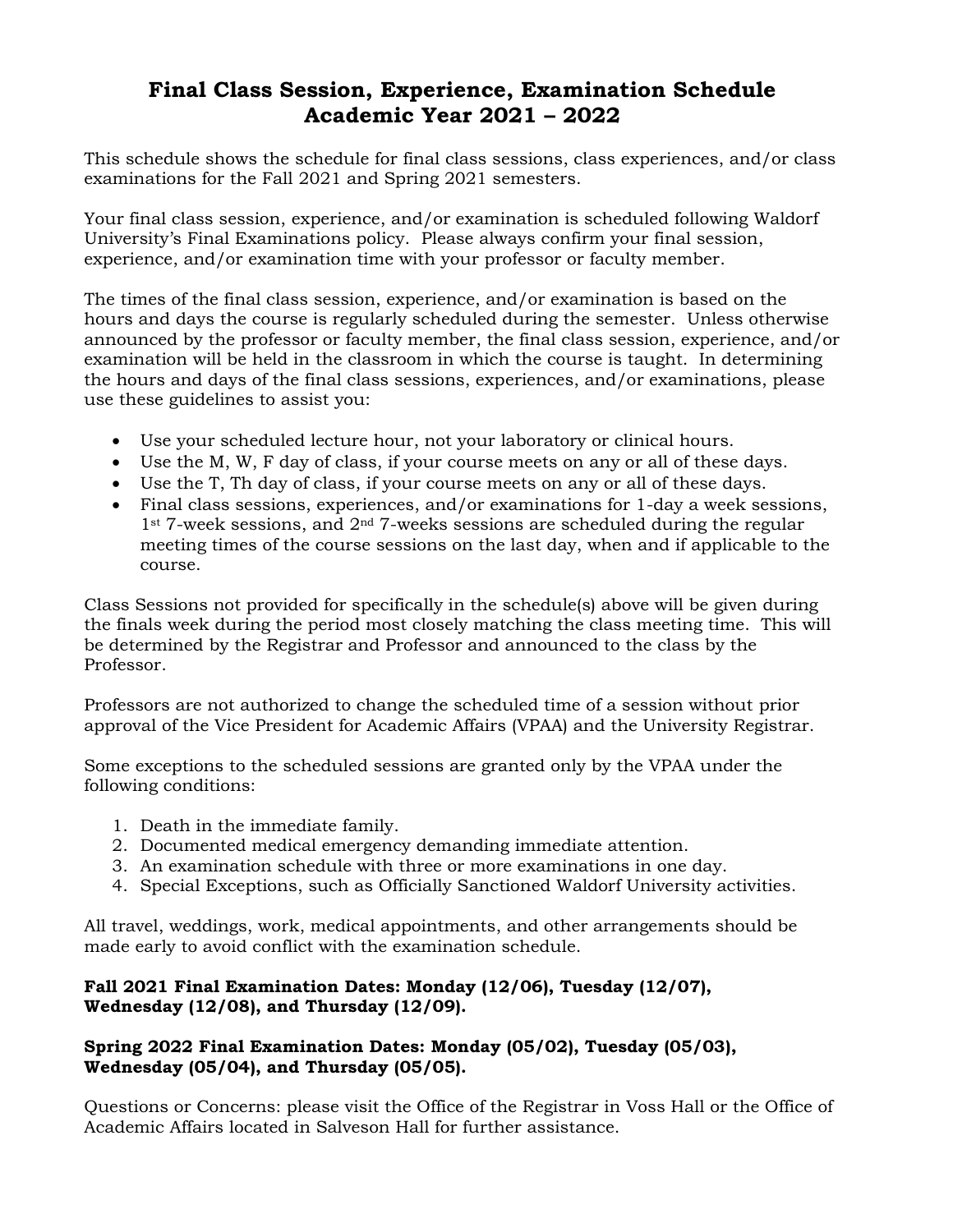|                   | <b>Your Current Schedule</b> | <b>Final Class Session/Experience/Examination Schedule</b> |                             |                     |
|-------------------|------------------------------|------------------------------------------------------------|-----------------------------|---------------------|
| <b>Start Time</b> | Day of Class                 | Session Day                                                | <b>Session Time</b>         | <b>Session Date</b> |
| 7:30 a.m.         | M, W, F                      | Thursday                                                   | 3:00 p.m. to 5:00 p.m.      | December 09, 2021   |
| 7:30 a.m.         | T, Th                        | Tuesday                                                    | 3:00 p.m. to 5:00 p.m.      | December 07, 2021   |
| 8:30 a.m.         | M, W                         | Monday                                                     | 3:00 p.m. to 5:00 p.m.      | December 06, 2021   |
| 8:30 a.m.         | M, W, F                      | Monday                                                     | 3:00 p.m. to 5:00 p.m.      | December 06, 2021   |
| 8:30 a.m.         | M, T, W, Th                  | Monday                                                     | 3:00 p.m. to 5:00 p.m.      | December 06, 2021   |
| $8:30$ a.m.       | M, T, W, F                   | Monday                                                     | 3:00 p.m. to 5:00 p.m.      | December 06, 2021   |
| $9:00$ a.m.       | T, Th                        | Wednesday                                                  | 12:00 p.m. to 2:00 p.m.     | December 08, 2021   |
| 9:30 a.m.         | T, Th                        | Wednesday                                                  | 12:00 p.m. to 2:00 p.m.     | December 08, 2021   |
| 9:30 a.m.         | M, W                         | Monday                                                     | 12:00 p.m. to 2:00 p.m.     | December 06, 2021   |
| $9:30$ a.m.       | M, W, F                      | Monday                                                     | 12:00 p.m. to 2:00 p.m.     | December 06, 2021   |
| 9:30 a.m.         | M, T, W, Th                  | Monday                                                     | 12:00 p.m. to 2:00 p.m.     | December 06, 2021   |
| 9:30 a.m.         | M, T, W, F                   | Monday                                                     | 12:00 p.m. to 2:00 p.m.     | December 06, 2021   |
| 10:30 a.m.        | T, Th                        | Tuesday                                                    | 12:00 p.m. to 2:00 p.m.     | December 07, 2021   |
| 11:00 a.m.        | T, Th                        | Tuesday                                                    | 12:00 p.m. to 2:00 p.m.     | December 07, 2021   |
| 11:00 a.m.        | M, W, F                      | Wednesday                                                  | 3:00 p.m. to 5:00 p.m.      | December 08, 2021   |
| 11:00 a.m.        | M, T, W, Th                  | Wednesday                                                  | 3:00 p.m. to 5:00 p.m.      | December 08, 2021   |
| 11:00 a.m.        | M, T, W, F                   | Wednesday                                                  | 3:00 p.m. to 5:00 p.m.      | December 08, 2021   |
| 12:00 p.m.        | M, W                         | Thursday                                                   | 8:00 a.m. to 10:00 a.m.     | December 09, 2021   |
| 12:00 p.m.        | M, W, F                      | Thursday                                                   | 8:00 a.m. to 10:00 a.m.     | December 09, 2021   |
| 12:00 p.m.        | T, Th                        | Monday                                                     | $8:00$ a.m. to $10:00$ a.m. | December 06, 2021   |
| 1:00 p.m.         | $M, W, F$                    | Tuesday                                                    | 8:00 a.m. to 10:00 a.m.     | December 07, 2021   |
| 1:00 p.m.         | M, T, W, F                   | Tuesday                                                    | 8:00 a.m. to 10:00 a.m.     | December 07, 2021   |
| 1:00 p.m.         | T, Th                        | Thursday                                                   | 12:00 p.m. to 2:00 p.m.     | December 09, 2021   |
| 1:30 p.m.         | T, Th                        | Thursday                                                   | 12:00 p.m. to 2:00 p.m.     | December 09, 2021   |
| 2:00 p.m.         | M, W, F                      | Wednesday                                                  | 8:00 a.m. to 10:00 a.m.     | December 08, 2021   |
| 2:00 p.m.         | M, T, W, Th                  | Wednesday                                                  | 8:00 a.m. to 10:00 a.m.     | December 08, 2021   |
| $2:00$ p.m.       | M, W, Th, F                  | Wednesday                                                  | 8:00 a.m. to 10:00 a.m.     | December 08, 2021   |
| 5:30 p.m.         | Th                           | To Be Arranged                                             | To Be Arranged              | To Be Arranged      |
| 6:00 p.m.         | $\mathbf M$                  | Monday                                                     | 6:00 p.m. to 8:00 p.m.      | December 06, 2021   |
| 6:00 p.m.         | $\mathbf T$                  | Tuesday                                                    | 6:00 p.m. to 8:00 p.m.      | December 07, 2021   |
| 6:00 p.m.         | W                            | Wednesday                                                  | 6:00 p.m. to 8:00 p.m.      | December 08, 2021   |
| 6:00 p.m.         | Th                           | To Be Arranged                                             | To Be Arranged              | To Be Arranged      |
| 7:00 p.m.         | $\mathbf M$                  | Monday                                                     | 6:00 p.m. to 8:00 p.m.      | December 06, 2021   |
| 7:00 p.m.         | T                            | Tuesday                                                    | 6:00 p.m. to 8:00 p.m.      | December 07, 2021   |
| Directed          | Studies                      | To Be Arranged                                             | To Be Arranged              | To Be Arranged      |